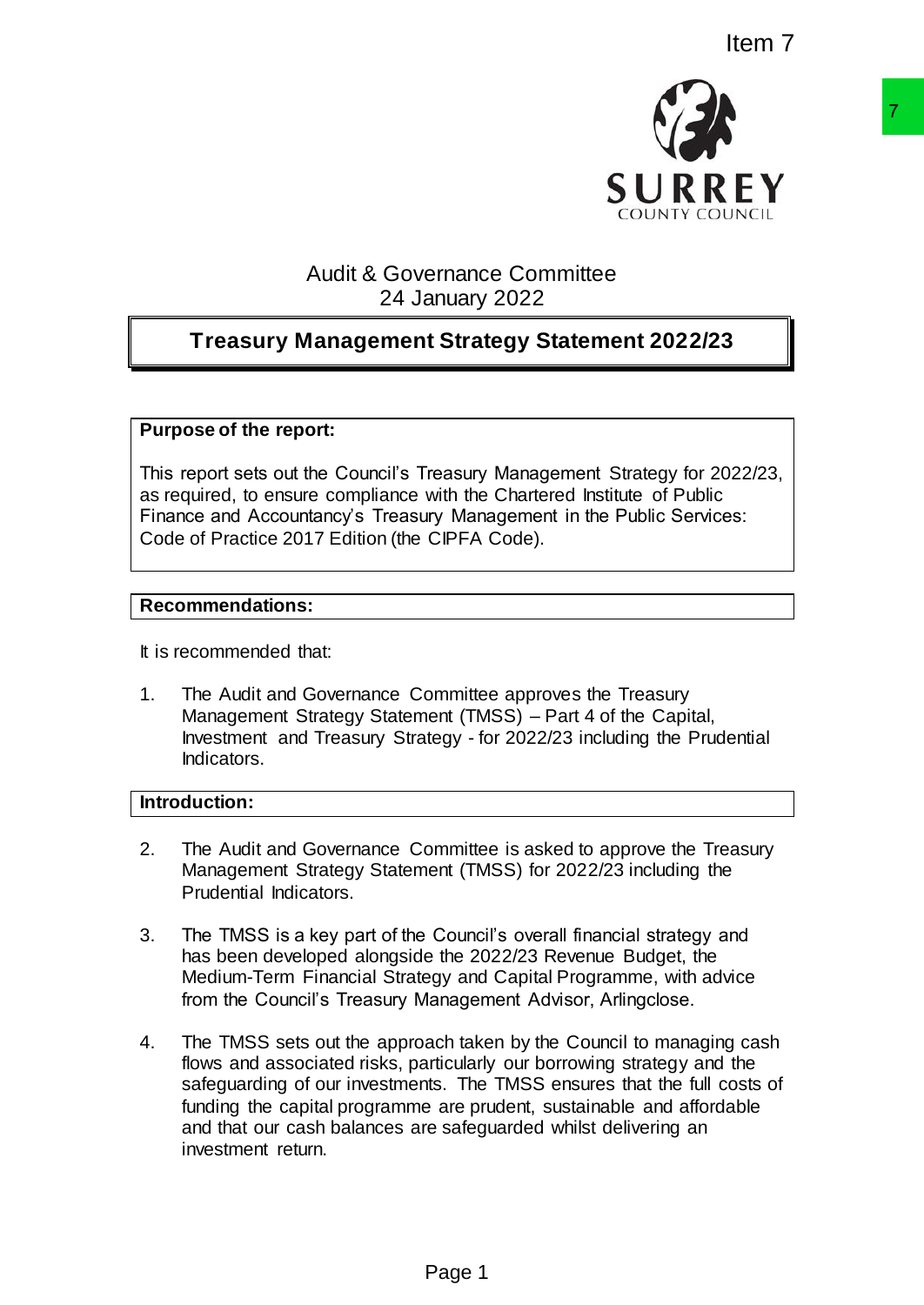5. The Resources and Performance Select Committee provided scrutiny of the TMSS on 20 January 2022 and the Final TMSS, part 4 of the appendix, is due to be approved by Council on the 8 February 2022.

# **Overview of Treasury Management:**

#### **Summary**

- 6. Treasury Management covers two main areas; borrowing and investment. Together, these manage the Council's overall cash position. The Council's cash position is dictated by three factors:
	- Past and projected borrowing;
	- The level of reserves; and
	- The timing of income and expenditure.
- 7. The Council works proactively with Arlingclose to set the strategy and ensure that the best balance is struck between minimising cost, safeguarding investments and managing risk.
- 8. The Council's approach to treasury management is supported by key prudential and treasury indicators, which are set out in Annex 1 to the TMSS.

### **Borrowing**

- 9. Managing the cost of the Council's borrowing is at the heart of the strategy.
- 10. The Council only borrows to fund capital expenditure after the application of grants, contributions and capital receipts. However, the level of external debt, has historically been substantially less than the underlying borrowing requirement. This is because the Council is able to use its internal resources (reserves and cash surpluses) to minimise the need to borrow externally. The IMSS on 20 January 2022 and the MSS on 20 January 2022 and the Norman Coverniew of Treasury Management:<br>
Summary<br>
6. Treasury Management covers two maintestment Together, these management<br>
The Council's cash position i
	- 11. Where external borrowing is required, a balance must be struck between taking advantage of low interest rates for short-term borrowing and the certainty that comes with long-term fixed rate loans. The Council continually monitors prevailing economic conditions against its borrowing requirement and seeks regular advice from Arlingclose on the best balance between short and long-term debt.
	- 12. At present, a focus on short-term borrowing has been determined to represent the best balance between cost minimisation and risk management, but this is kept under constant review and long-term borrowing will be considered where appropriate.
	- 13. The TMSS sets limits on the level of overall external debt an operational boundary. This sets an indication of the expected maximum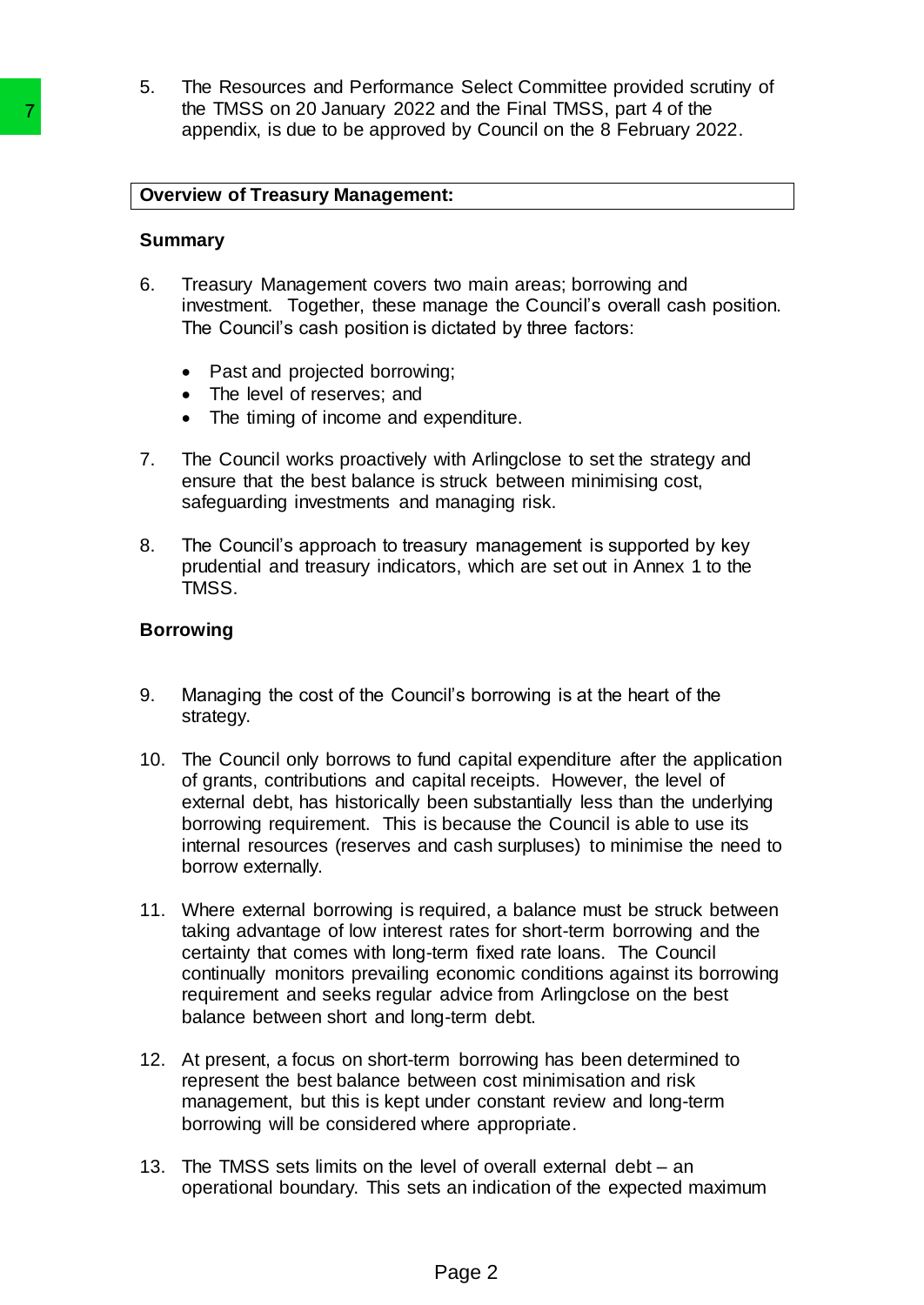debt at any given time and an authorised limit which is an absolute legal cap on our total debt, set according to statute.

14. The TMSS includes the Minimum Revenue Provision (MRP) Policy which sets out arrangements for ensuring that debt can be repaid when it falls due. The MRP Policy has been made more prudent for 2022/23 by moving to a position where the Council makes MRP in full on its subsidiary loans. In the 2021/22 strategy, only the loans against subsidiary assets where the market value had fallen below the loan value were considered for MRP. This is set out in para 3.17 and the MRP Policy Statement in Annex G. Training that details and the prejaint of the principle provided products are the present of the present of the conducts of the minimum that detail with a council makes MRP in full on its 222 strategy, only the boars again

### **Investment**

- 15. The Council usually receives income (for example from Council Tax, Business Rates and Government Grant) in advance of incurring expenditure, leading to surplus cash balances. These are used in the first instance to minimise external borrowing as in the prevailing external environment, the cost of borrowing exceeds available returns from investment. However, the Council needs to maintain a prudent level of liquidity (ability to access cash) and so a level of investment activity is required.
- 16. The Council maintains relatively low levels of cash balances as it has the ability to access cash quickly and cheaply via borrowing from other Local Authorities. As such the focus for investment is on security and liquidity, rather than high interest rate returns. Security is of paramount concern, particularly given current uncertain economic conditions.
- 17. The TMSS sets out the approach to investment, including approved limits for investment counterparties, set according to their credit limit, and maximum amounts to be invested with any one counterparty.

# **Conclusion:**

18. The TMSS sets out the Council's strategy for managing its borrowing and investments to deliver best value for money and a balanced approach to managing risk. The TMSS has been set out according to the legal framework and best practice and supports the delivery of the Council's budget, Capital Programme and Medium-Term Financial Strategy.

#### **Financial and value for money implications**

19. The impact of this strategy on the interest paid and interest receivable budgets are included within Appendix 1 and have also been factored into the Medium-Term Financial Strategy for 2022/23.

# **Equalities and Diversity Implications**

20. There are no direct equalities implications of this report.